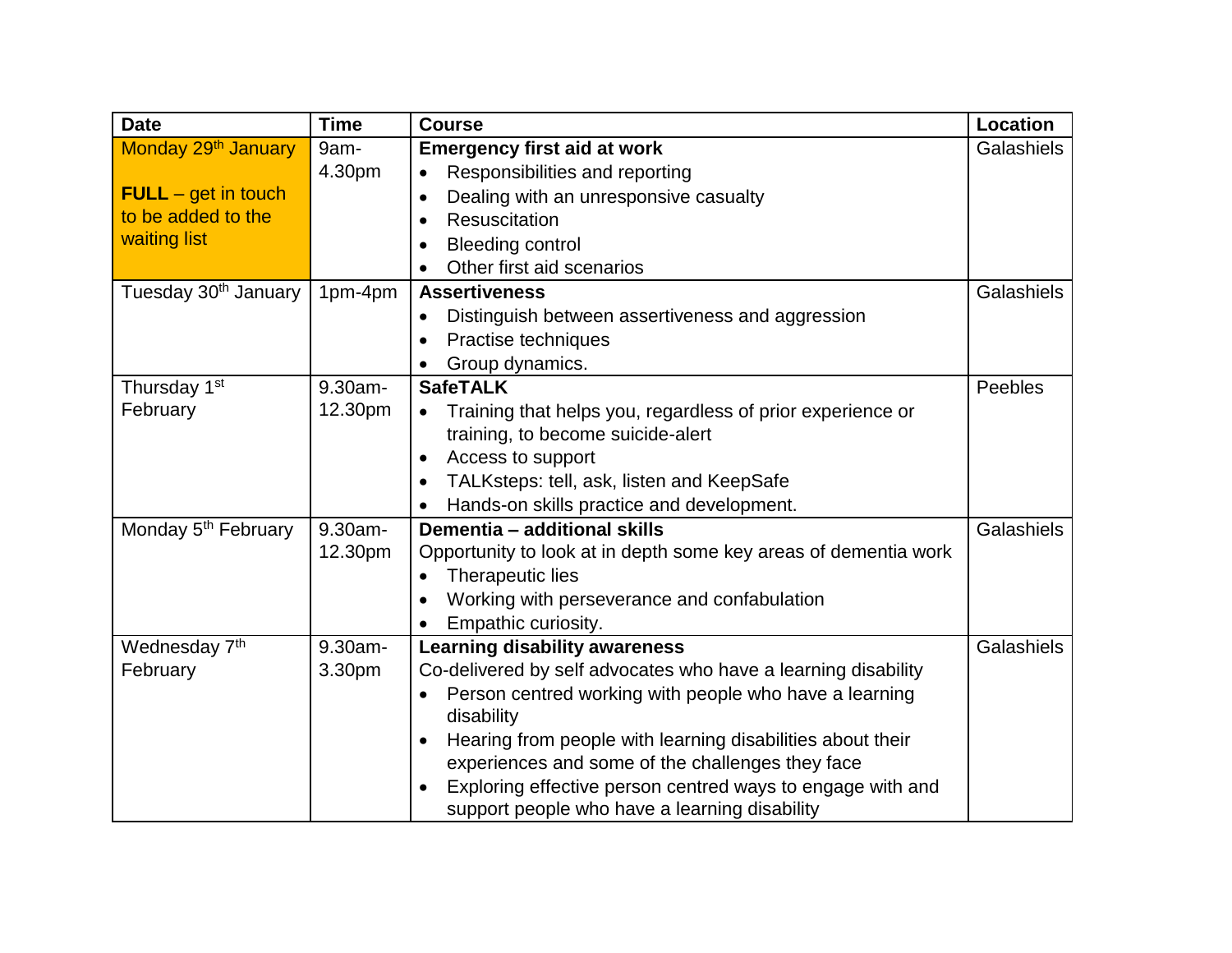|                                |            | Exploring social inclusion and active citizenship.                                               |            |
|--------------------------------|------------|--------------------------------------------------------------------------------------------------|------------|
| Monday 12th                    | $9.15$ am- | <b>Parkinson's awareness</b>                                                                     | Galashiels |
| February                       | 1pm        | Gain knowledge and understanding of Parkinson's<br>$\bullet$                                     |            |
|                                |            | Awareness of needs of people living with Parkinson's<br>$\bullet$                                |            |
|                                |            | Parkinson's UK and resources available<br>$\bullet$                                              |            |
|                                |            |                                                                                                  |            |
|                                |            | Improve the quality of life for people with Parkinson's and<br>$\bullet$<br>their family carers. |            |
| Thursday 15 <sup>th</sup>      | 1pm-4pm    | <b>Infection control</b>                                                                         | Galashiels |
| February                       |            | The general principles of infection control<br>$\bullet$                                         |            |
|                                |            | How to achieve effective hand hygiene                                                            |            |
|                                |            | The use of personal protective equipment.                                                        |            |
| Tuesday 20 <sup>th</sup>       | 9am-4pm    | Moving and handling - refresher                                                                  | Galashiels |
| February                       |            | Identify the principles of safe moving and handling<br>$\bullet$                                 |            |
|                                |            | Identify unsafe techniques<br>$\bullet$                                                          |            |
|                                |            | Safe techniques relevant to your work setting<br>$\bullet$                                       |            |
|                                |            | Legal and safe back care guidance<br>$\bullet$                                                   |            |
|                                |            | Safe use of moving and handling equipment.                                                       |            |
| Wednesday 21 <sup>st</sup> and | 9.30am-    | Scotland's mental health first aid                                                               | Galashiels |
| Thursday 22 <sup>nd</sup>      | 5pm        | Preserve life<br>$\bullet$                                                                       |            |
| February                       |            | Provide help to prevent the mental health problem or crisis<br>$\bullet$                         |            |
|                                |            | developing into a more serious state                                                             |            |
|                                |            | Promote the recovery of good mental health<br>$\bullet$                                          |            |
|                                |            | Provide comfort to a person experiencing distress<br>$\bullet$                                   |            |
|                                |            | Promote understanding of mental health issues.                                                   |            |
| Thursday 27th                  | 1pm-4pm    | Dementia - informed practice level                                                               | Peebles    |
| February                       |            | Common signs and symptoms of dementia<br>$\bullet$                                               |            |
|                                |            | Individual needs of the person with dementia                                                     |            |
|                                |            | Awareness of the relevant legislation.                                                           |            |